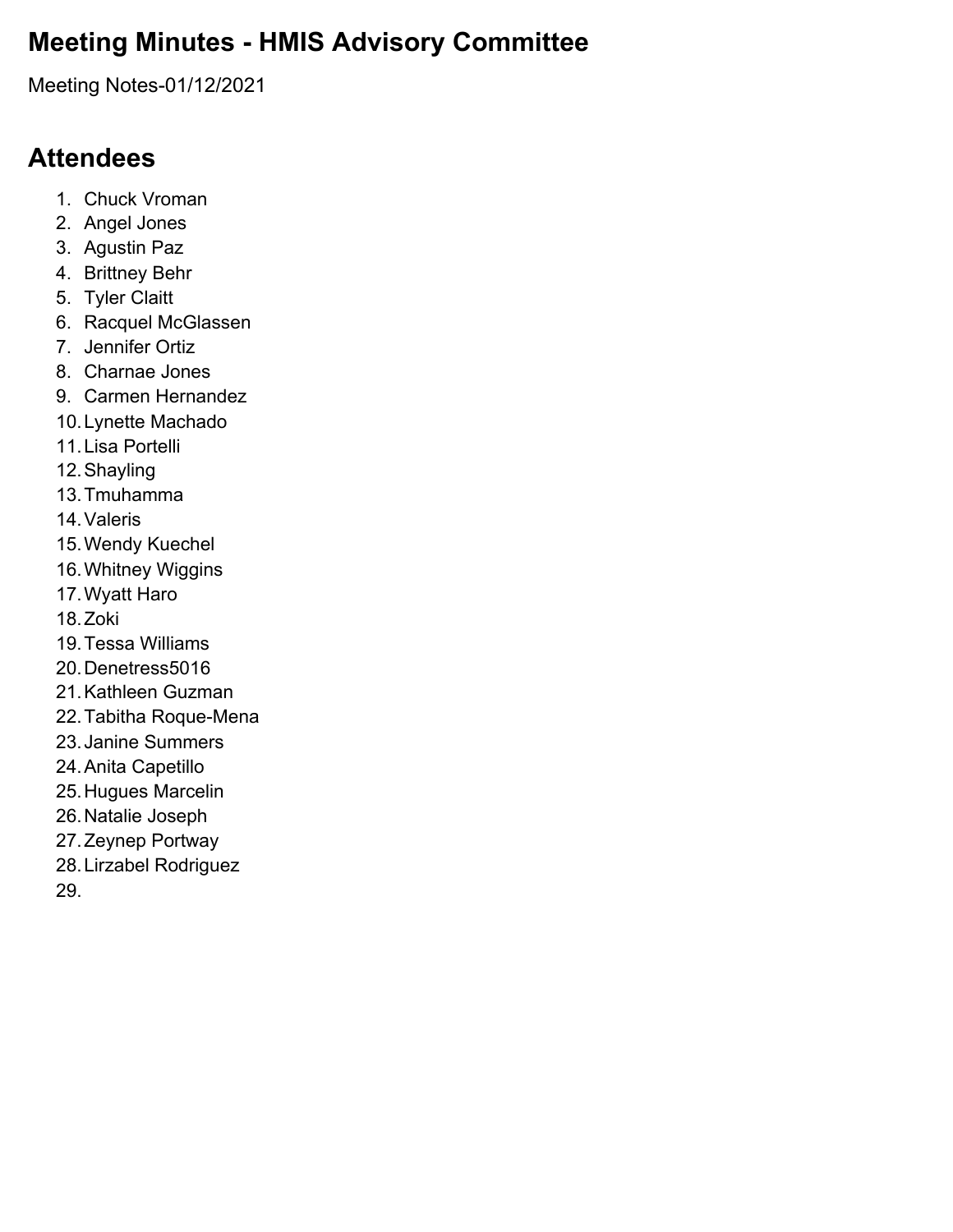# **● HMIS Policy & Procedures**

- **○ Advisory Committee Vice Chair Nomination**
	- **■ Whitney Wiggins accepted nomination.**
- **● HMIS 2021 Updates & 2020 Key Takeaways**
	- **○ HMIS user subscriptions - Angel mentioned update in procedure.**
	- **○ Guidance for COVID-19 - Angel provided updates about available resources. Discussions to be included in future CFCH meetings.**

**○**

## **● Official HUD Reports**

- **○ PIT Count**
	- **■ Unofficial count will be completed, sheltered count via HMIS will still occur.**
- **○ ShelterPoint/Unit Manager**
	- **■ ServicePoint Module changing to new user interface, called Unit Manager**
- **○ ResourcePoint**
	- **■ Index of different agencies can find information about all agencies using HMIS.**
- **○ TA Assistance**
	- **■ Request from HUD to hold our research for changing vendors until February 2021.**
- **○ HMIS Advisory Officials**

**■ .**

- **○ LSA update**
	- **■ Brittney gave an update on process and performance of CoC for HUD.**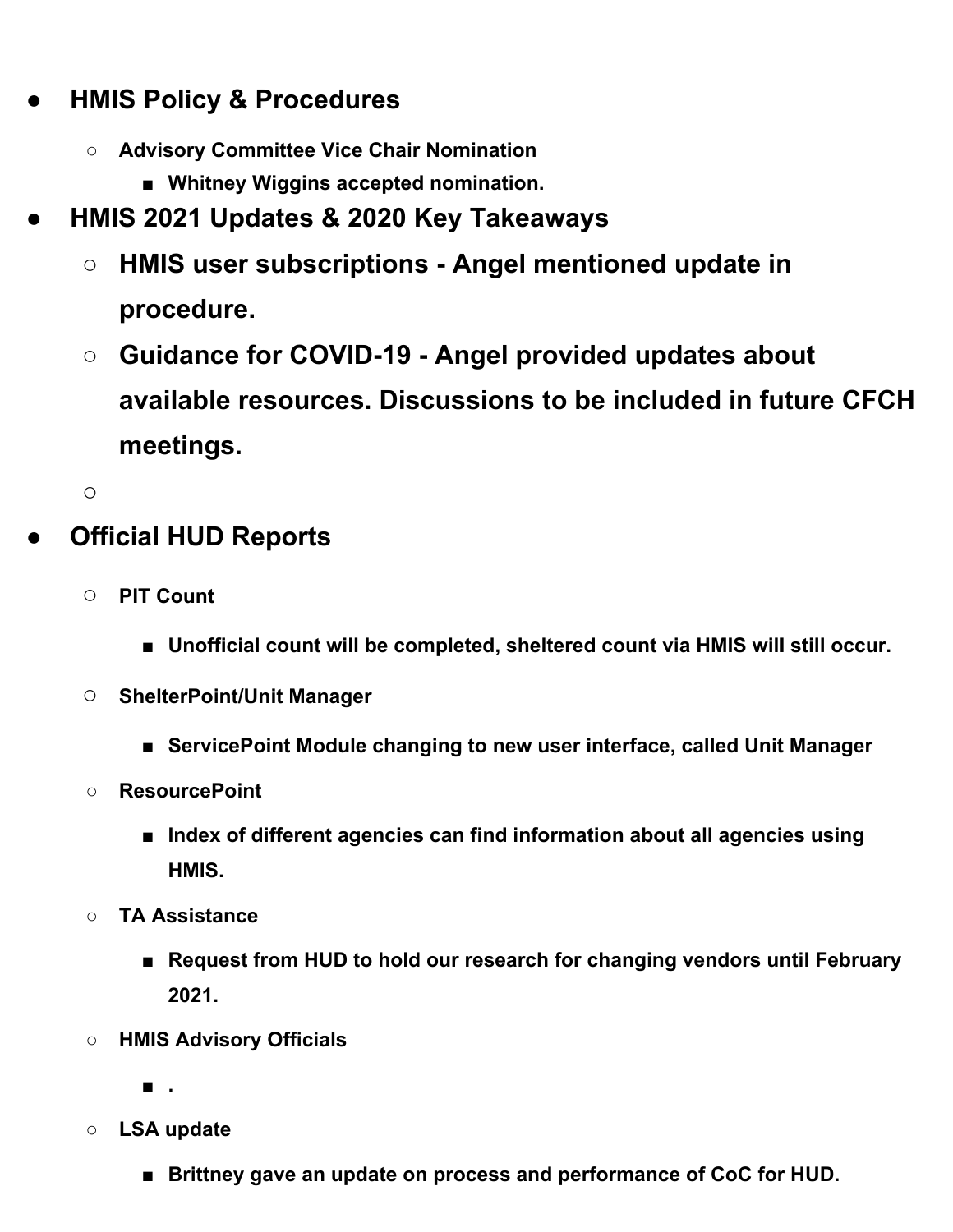#### **○ ESG-CV CAPER**

- **■ Tino gave acronym definition and history about CAPER, including CV updates for 2021.**
- **○ HIC/PIT & the Hyperion Software**
	- **■ Chuck gave an update on a new tool for unsheltered survey.**

# **● HMIS Training & Support**

- **○ HMIS Snapshot**
	- **■ Rocky gave an update on the new training calendar. Agency liaison have to submit requests for new user training.**
	- **■ Newsletter coming in near future.**
	- **■ Support sessions converting to TableTalks, need topics from community.**
- **○ Data Quality Monitoring**
	- **■ Rocky gave an update on process re-stating efforts this quarter. Rocky gave a description of what the scorecard would look like. How can we publicize this data?**
- **○ Community Snapshot BETA**
	- **■ Brittney gave updates including new feature for a major update to historical lookback.**
	- **■ Question: Are there medical questions available to Medicaid providers? (Temmia Muhammad) Angel suggested a meeting, if needed, with Temmia.**
- **○ Achievements in 2020**
	- **■ Advisory Committee Chairman elected**
	- **■ ESG-CV helped communicate the importance of communication between funders/jurisdictions and HMIS Lead. Will help build better relationships with agencies/jurisdictions.**
	- **■ Provider tree updates, and Community Snapshot implemented**
	- **■ Trained 326 users, served 9385 unique persons in 2020.**